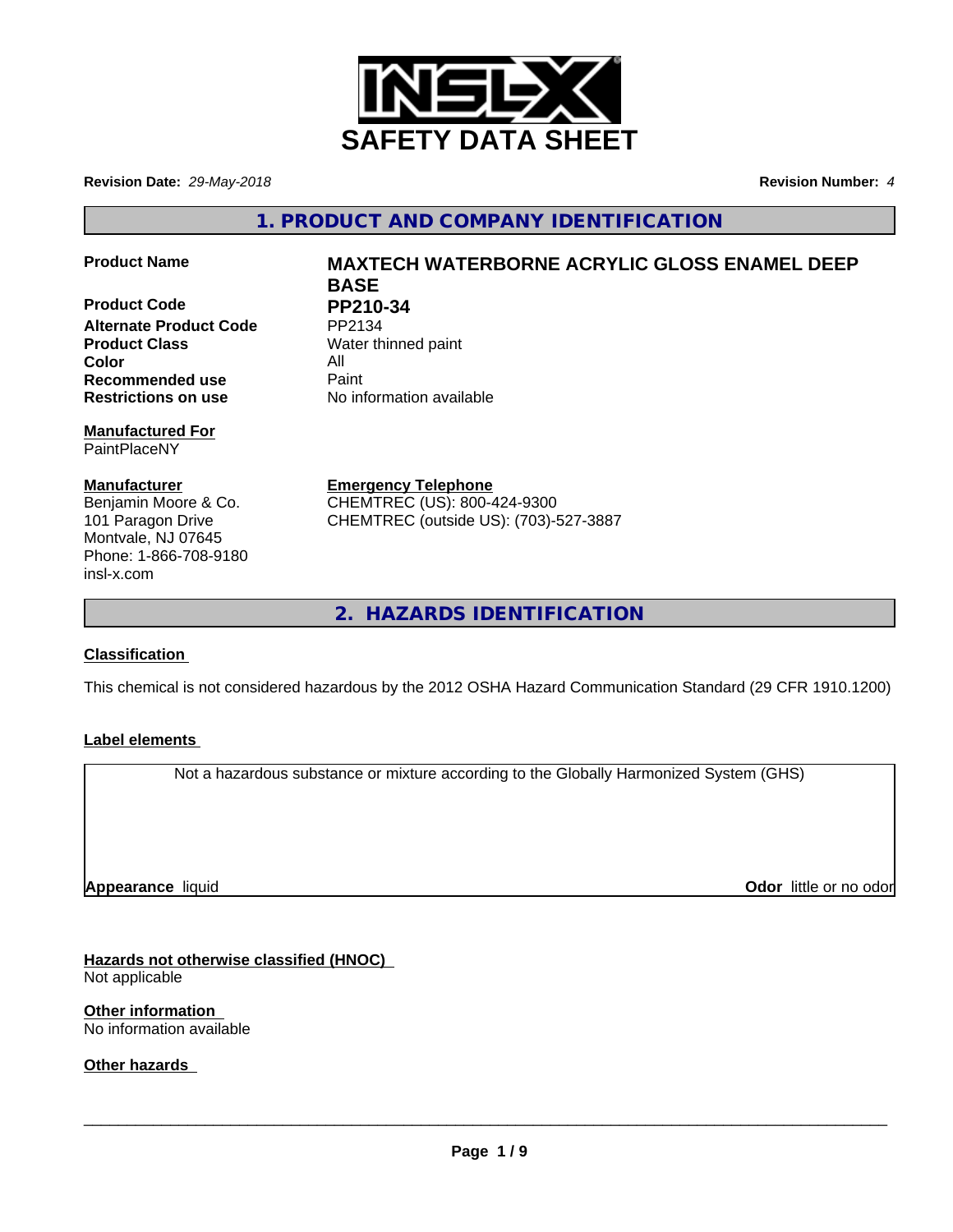**CAUTION:** All floor coatings may become slippery when wet. Where non-skid characteristics are desired, a small amount of clean sand may be added. Stir often during application.

### **3. COMPOSITION INFORMATION ON COMPONENTS**

| <b>Chemical name</b>                                                         | CAS No.    | Weight-% |
|------------------------------------------------------------------------------|------------|----------|
| Titanium dioxide                                                             | 13463-67-7 |          |
| Kaolin                                                                       | 1332-58-7  | ◡        |
| Propanoic acid, 2-methyl-, monoester with<br>2,2,4-trimethyl-1,3-pentanediol | 25265-77-4 |          |
| Ammonia                                                                      | 7664-41-7  | U.5      |

|                                                  | <b>4. FIRST AID MEASURES</b>                                                                             |
|--------------------------------------------------|----------------------------------------------------------------------------------------------------------|
| <b>General Advice</b>                            | No hazards which require special first aid measures.                                                     |
| <b>Eye Contact</b>                               | Rinse thoroughly with plenty of water for at least 15 minutes and consult a<br>physician.                |
| <b>Skin Contact</b>                              | Wash off immediately with soap and plenty of water while removing all<br>contaminated clothes and shoes. |
| <b>Inhalation</b>                                | Move to fresh air. If symptoms persist, call a physician.                                                |
| Ingestion                                        | Clean mouth with water and afterwards drink plenty of water. Consult a physician<br>if necessary.        |
| <b>Most Important</b><br><b>Symptoms/Effects</b> | None known.                                                                                              |
| <b>Notes To Physician</b>                        | Treat symptomatically.                                                                                   |

**5. FIRE-FIGHTING MEASURES**

| Use extinguishing measures that are appropriate to local<br>circumstances and the surrounding environment.                                   |
|----------------------------------------------------------------------------------------------------------------------------------------------|
| As in any fire, wear self-contained breathing apparatus<br>pressure-demand, MSHA/NIOSH (approved or equivalent)<br>and full protective gear. |
| Closed containers may rupture if exposed to fire or<br>extreme heat.                                                                         |
| No.                                                                                                                                          |
| No.                                                                                                                                          |
| Not applicable<br>Not applicable<br>Not applicable                                                                                           |
|                                                                                                                                              |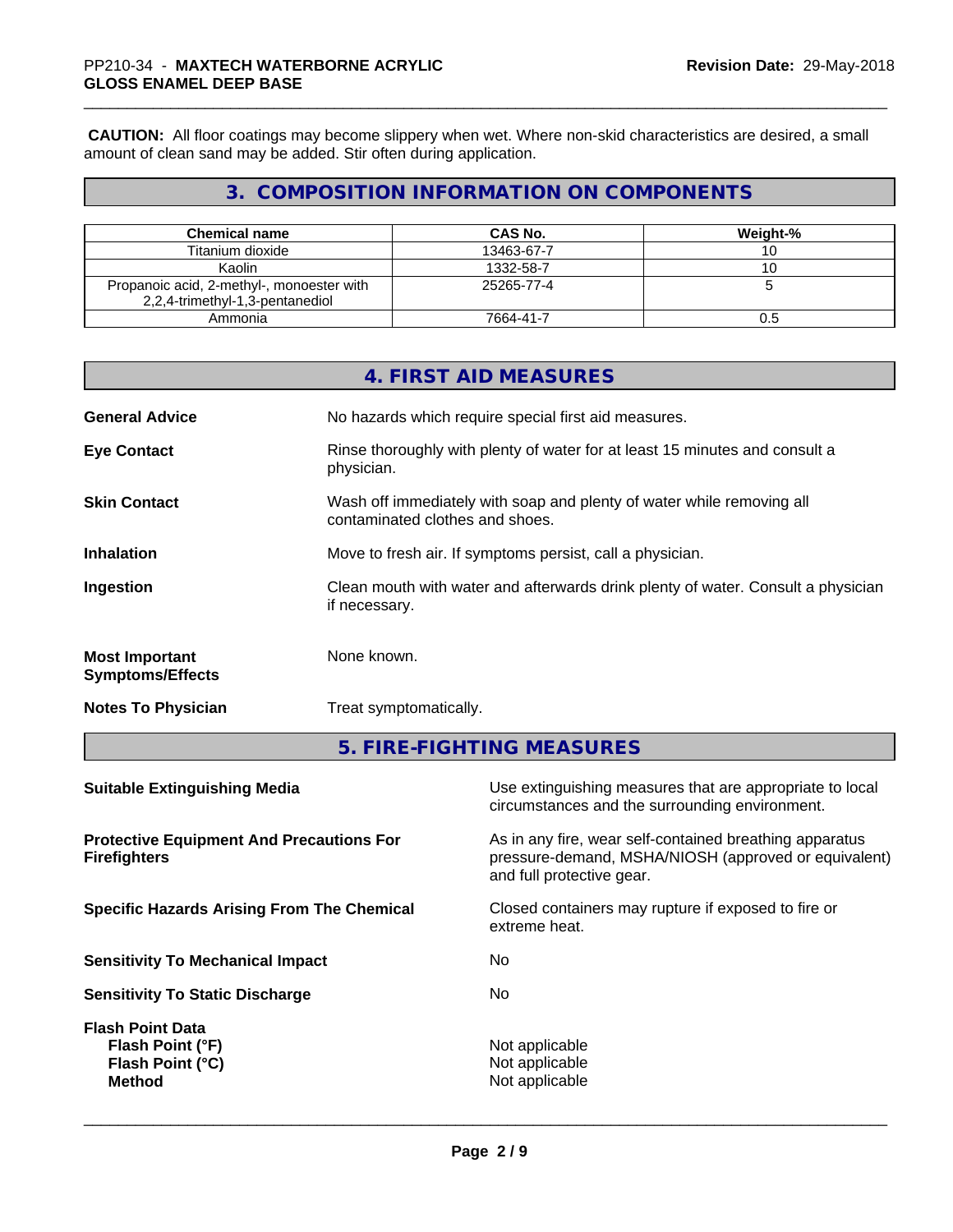#### **Flammability Limits In Air**

**Lower flammability limit:** Not applicable **Upper flammability limit:** Not applicable

**NFPA Health:** 1 **Flammability:** 0 **Instability:** 0 **Special:** Not Applicable

#### **NFPA Legend**

- 0 Not Hazardous
- 1 Slightly
- 2 Moderate
- 3 High
- 4 Severe

*The ratings assigned are only suggested ratings, the contractor/employer has ultimate responsibilities for NFPA ratings where this system is used.*

*Additional information regarding the NFPA rating system is available from the National Fire Protection Agency (NFPA) at www.nfpa.org.*

### **6. ACCIDENTAL RELEASE MEASURES**

| <b>Personal Precautions</b>      | Avoid contact with skin, eyes and clothing. Ensure adequate ventilation.                                                                                                         |
|----------------------------------|----------------------------------------------------------------------------------------------------------------------------------------------------------------------------------|
| <b>Other Information</b>         | Prevent further leakage or spillage if safe to do so.                                                                                                                            |
| <b>Environmental precautions</b> | See Section 12 for additional Ecological Information.                                                                                                                            |
| <b>Methods for Cleaning Up</b>   | Soak up with inert absorbent material. Sweep up and shovel into suitable<br>containers for disposal.                                                                             |
|                                  | 7. HANDLING AND STORAGE                                                                                                                                                          |
| Handling                         | Avoid contact with skin, eyes and clothing. Avoid breathing vapors, spray mists or<br>sanding dust. In case of insufficient ventilation, wear suitable respiratory<br>equipment. |
| <b>Storage</b>                   | Keep container tightly closed. Keep out of the reach of children.                                                                                                                |
| <b>Incompatible Materials</b>    | No information available                                                                                                                                                         |
|                                  |                                                                                                                                                                                  |

**8. EXPOSURE CONTROLS/PERSONAL PROTECTION**

#### **Exposure Limits**

| <b>Chemical name</b> | <b>ACGIH TLV</b>           | <b>OSHA PEL</b>            |
|----------------------|----------------------------|----------------------------|
| Titanium dioxide     | 10 mg/m <sup>3</sup> - TWA | 15 mg/m $3$ - TWA          |
| Kaolin               | 2 mg/m <sup>3</sup> - TWA  | 15 mg/m <sup>3</sup> - TWA |
|                      |                            | $5 \text{ ma/m}^3$ - TWA   |
| Ammonia              | 25 ppm - TWA               | 50 ppm - TWA               |
|                      | 35 ppm - STEL              | $35 \text{ mg/m}^3$ - TWA  |

#### **Legend**

ACGIH - American Conference of Governmental Industrial Hygienists Exposure Limits OSHA - Occupational Safety & Health Administration Exposure Limits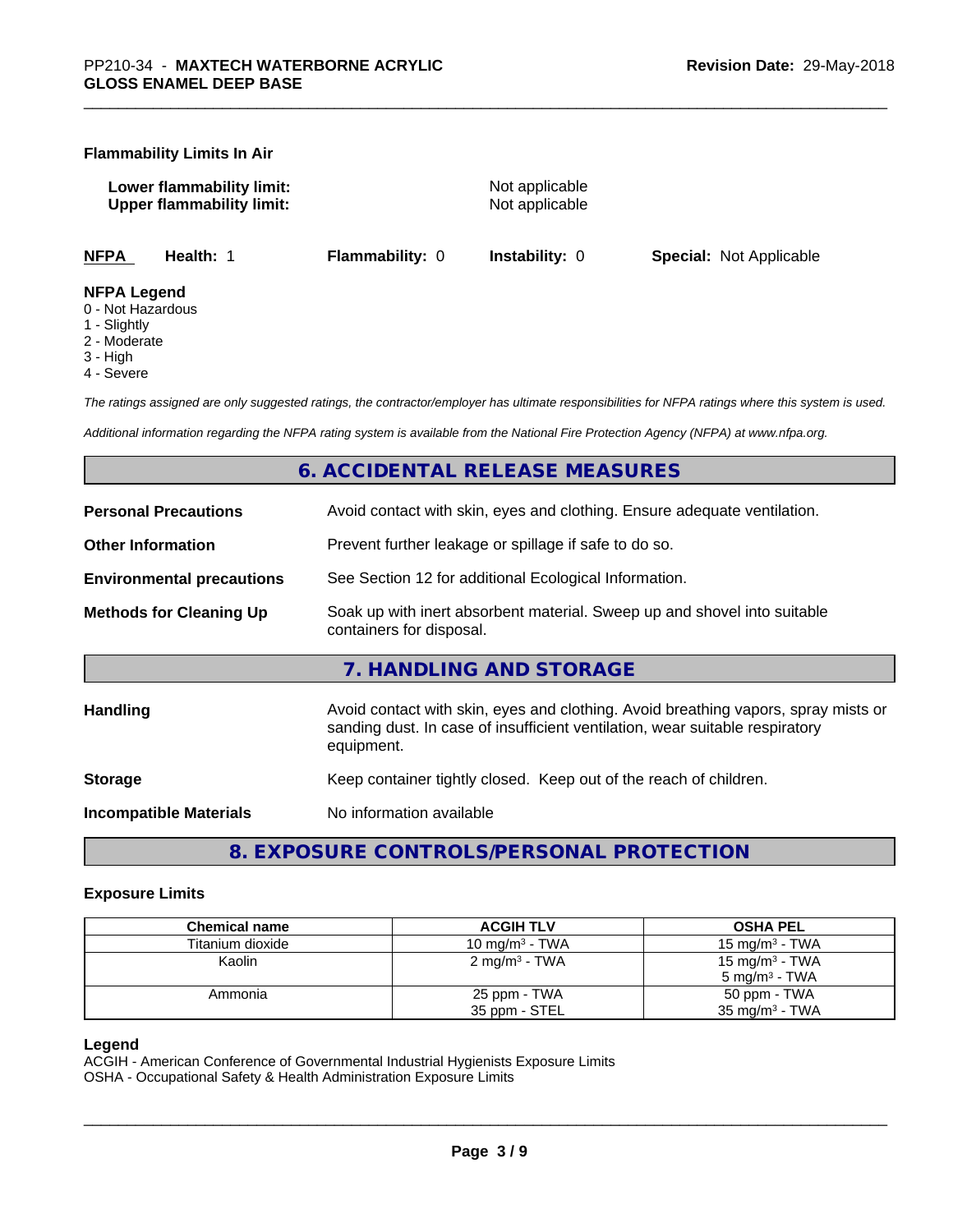### N/E - Not Established

| <b>Engineering Measures</b>          | Ensure adequate ventilation, especially in confined areas.                                                                          |
|--------------------------------------|-------------------------------------------------------------------------------------------------------------------------------------|
| <b>Personal Protective Equipment</b> |                                                                                                                                     |
| <b>Eye/Face Protection</b>           | Safety glasses with side-shields.                                                                                                   |
| <b>Skin Protection</b>               | Protective gloves and impervious clothing.                                                                                          |
| <b>Respiratory Protection</b>        | In case of insufficient ventilation wear suitable respiratory equipment.                                                            |
| <b>Hygiene Measures</b>              | Avoid contact with skin, eyes and clothing. Remove and wash contaminated<br>clothing before re-use. Wash thoroughly after handling. |

### **9. PHYSICAL AND CHEMICAL PROPERTIES**

| Appearance                           | liquid                   |
|--------------------------------------|--------------------------|
| Odor                                 | little or no odor        |
| <b>Odor Threshold</b>                | No information available |
| Density (Ibs/gal)                    | $9.35 - 9.45$            |
| <b>Specific Gravity</b>              | $1.12 - 1.14$            |
| pH                                   | No information available |
| <b>Viscosity (cps)</b>               | No information available |
| Solubility(ies)                      | No information available |
| <b>Water solubility</b>              | No information available |
| <b>Evaporation Rate</b>              | No information available |
| Vapor pressure @20 °C (kPa)          | No information available |
| Vapor density                        | No information available |
| Wt. % Solids                         | $40 - 50$                |
| Vol. % Solids                        | $30 - 40$                |
| Wt. % Volatiles                      | $50 - 60$                |
| Vol. % Volatiles                     | $60 - 70$                |
| <b>VOC Regulatory Limit (g/L)</b>    | < 250                    |
| <b>Boiling Point (°F)</b>            | 212                      |
| <b>Boiling Point (°C)</b>            | 100                      |
| <b>Freezing Point (°F)</b>           | 32                       |
| <b>Freezing Point (°C)</b>           | 0                        |
| Flash Point (°F)                     | Not applicable           |
| Flash Point (°C)                     | Not applicable           |
| <b>Method</b>                        | Not applicable           |
| Flammability (solid, gas)            | Not applicable           |
| <b>Upper flammability limit:</b>     | Not applicable           |
| Lower flammability limit:            | Not applicable           |
| <b>Autoignition Temperature (°F)</b> | No information available |
| <b>Autoignition Temperature (°C)</b> | No information available |
| Decomposition Temperature (°F)       | No information available |
| Decomposition Temperature (°C)       | No information available |
| <b>Partition coefficient</b>         | No information available |

### **10. STABILITY AND REACTIVITY**

**Reactivity Not Applicable** Not Applicable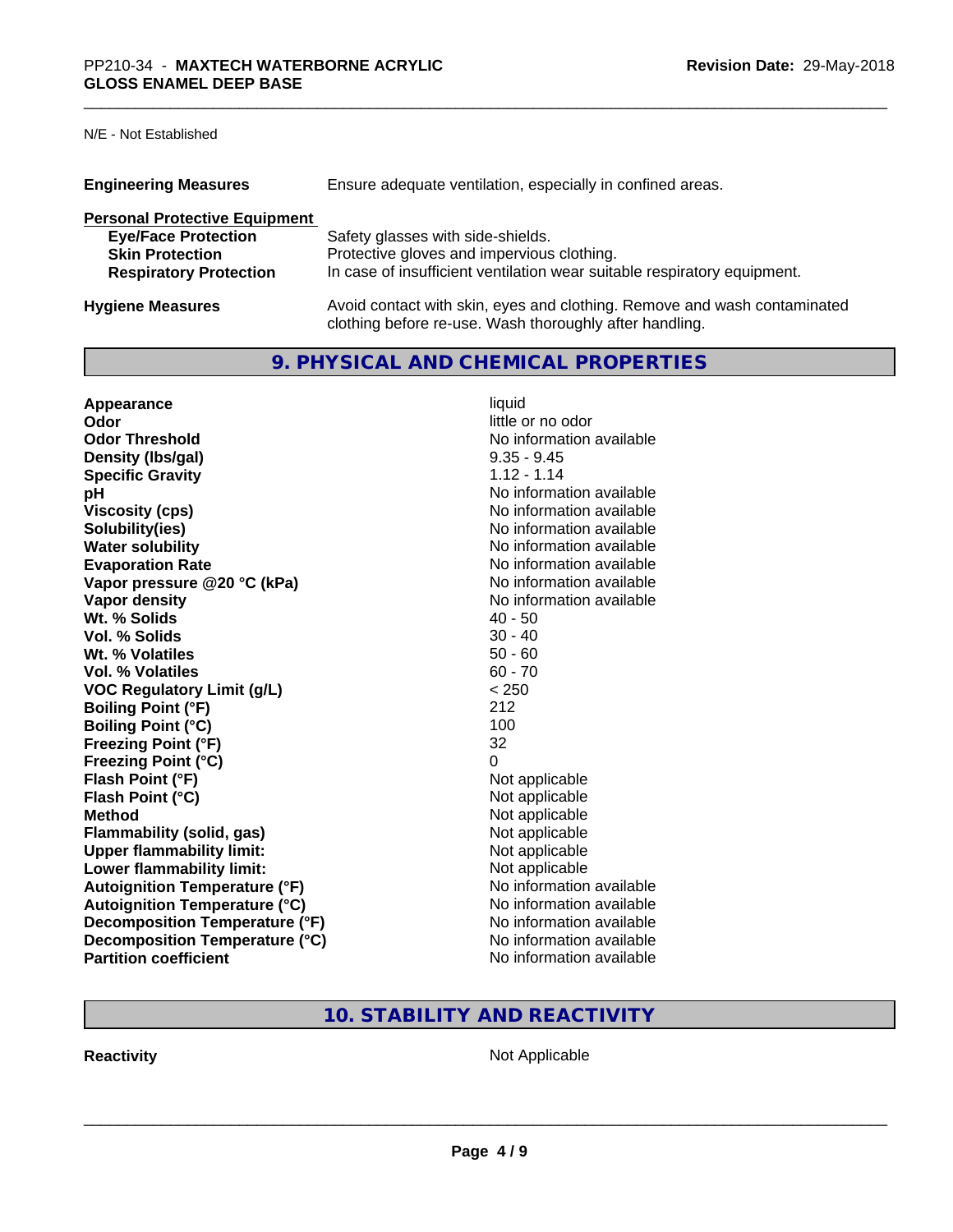| <b>Chemical Stability</b>               | Stable under normal conditions.          |
|-----------------------------------------|------------------------------------------|
| <b>Conditions to avoid</b>              | Prevent from freezing.                   |
| <b>Incompatible Materials</b>           | No materials to be especially mentioned. |
| <b>Hazardous Decomposition Products</b> | None under normal use.                   |
| Possibility of hazardous reactions      | None under normal conditions of use.     |

## **11. TOXICOLOGICAL INFORMATION**

| <b>Product Information</b>                                   |                                                                                                                 |
|--------------------------------------------------------------|-----------------------------------------------------------------------------------------------------------------|
| Information on likely routes of exposure                     |                                                                                                                 |
| <b>Principal Routes of Exposure</b>                          | Eye contact, skin contact and inhalation.                                                                       |
| <b>Acute Toxicity</b>                                        |                                                                                                                 |
| <b>Product Information</b>                                   | No information available                                                                                        |
|                                                              | Symptoms related to the physical, chemical and toxicological characteristics                                    |
| <b>Symptoms</b>                                              | No information available                                                                                        |
|                                                              | Delayed and immediate effects as well as chronic effects from short and long-term exposure                      |
| Eye contact                                                  | May cause slight irritation.                                                                                    |
| <b>Skin contact</b>                                          | Substance may cause slight skin irritation. Prolonged or repeated contact may dry<br>skin and cause irritation. |
| <b>Inhalation</b>                                            | May cause irritation of respiratory tract.                                                                      |
| Ingestion                                                    | Ingestion may cause gastrointestinal irritation, nausea, vomiting and diarrhea.                                 |
| <b>Sensitization</b>                                         | No information available                                                                                        |
| <b>Neurological Effects</b>                                  | No information available.                                                                                       |
| <b>Mutagenic Effects</b>                                     | No information available.                                                                                       |
| <b>Reproductive Effects</b>                                  | No information available.                                                                                       |
| <b>Developmental Effects</b>                                 | No information available.<br>No information available.                                                          |
| <b>Target organ effects</b><br><b>STOT - single exposure</b> | No information available.                                                                                       |
| <b>STOT - repeated exposure</b>                              | No information available.                                                                                       |
| <b>Other adverse effects</b>                                 | No information available.                                                                                       |
| <b>Aspiration Hazard</b>                                     | No information available                                                                                        |
| <b>Numerical measures of toxicity</b>                        |                                                                                                                 |

**The following values are calculated based on chapter 3.1 of the GHS document**

| ATEmix (oral)                            | 25629 mg/kg |
|------------------------------------------|-------------|
| ATEmix (dermal)                          | 88924 mg/kg |
| ATEmix (inhalation-dust/mist) 105.8 mg/L |             |

#### **Component Information**

Titanium dioxide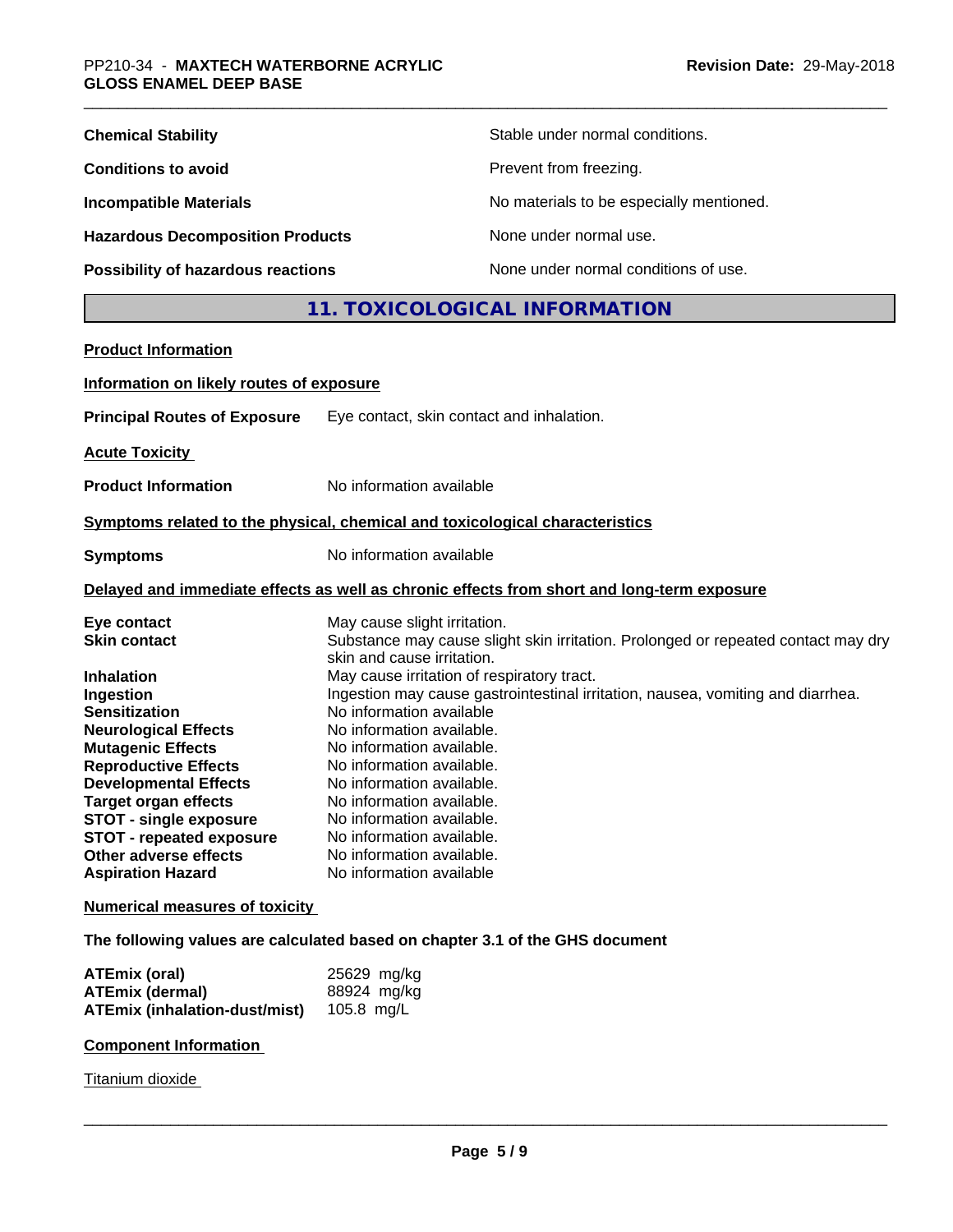LD50 Oral: > 10000 mg/kg (Rat) Kaolin LD50 Oral: > 5000 mg/kg (Rat) Ammonia LC50 Inhalation (Vapor): 2000 ppm (Rat, 4 hr.)

#### **Carcinogenicity**

*The information below indicateswhether each agency has listed any ingredient as a carcinogen:.*

| <b>Chemical</b><br>name             | <b>IARC</b>                    | <b>NTP</b> | ດເ⊔າ<br>שטש |
|-------------------------------------|--------------------------------|------------|-------------|
|                                     | .<br>2B<br>: Human<br>Possible |            | Listed      |
| $-1$<br>, dioxide<br><b>itanium</b> | Carcinoɑen                     |            |             |

• Although IARC has classified titanium dioxide as possibly carcinogenic to humans (2B), their summary concludes: "No significant exposure to titanium dioxide is thought to occur during the use of products in which titanium dioxide is bound to other materials, such as paint."

#### **Legend**

IARC - International Agency for Research on Cancer NTP - National Toxicity Program OSHA - Occupational Safety & Health Administration

**12. ECOLOGICAL INFORMATION**

#### **Ecotoxicity Effects**

The environmental impact of this product has not been fully investigated.

#### **Product Information**

#### **Acute Toxicity to Fish**

No information available

#### **Acute Toxicity to Aquatic Invertebrates**

No information available

#### **Acute Toxicity to Aquatic Plants**

No information available

#### **Persistence / Degradability**

No information available.

#### **Bioaccumulation**

No information available.

#### **Mobility in Environmental Media**

No information available.

#### **Ozone**

No information available

#### **Component Information**

**Acute Toxicity to Fish**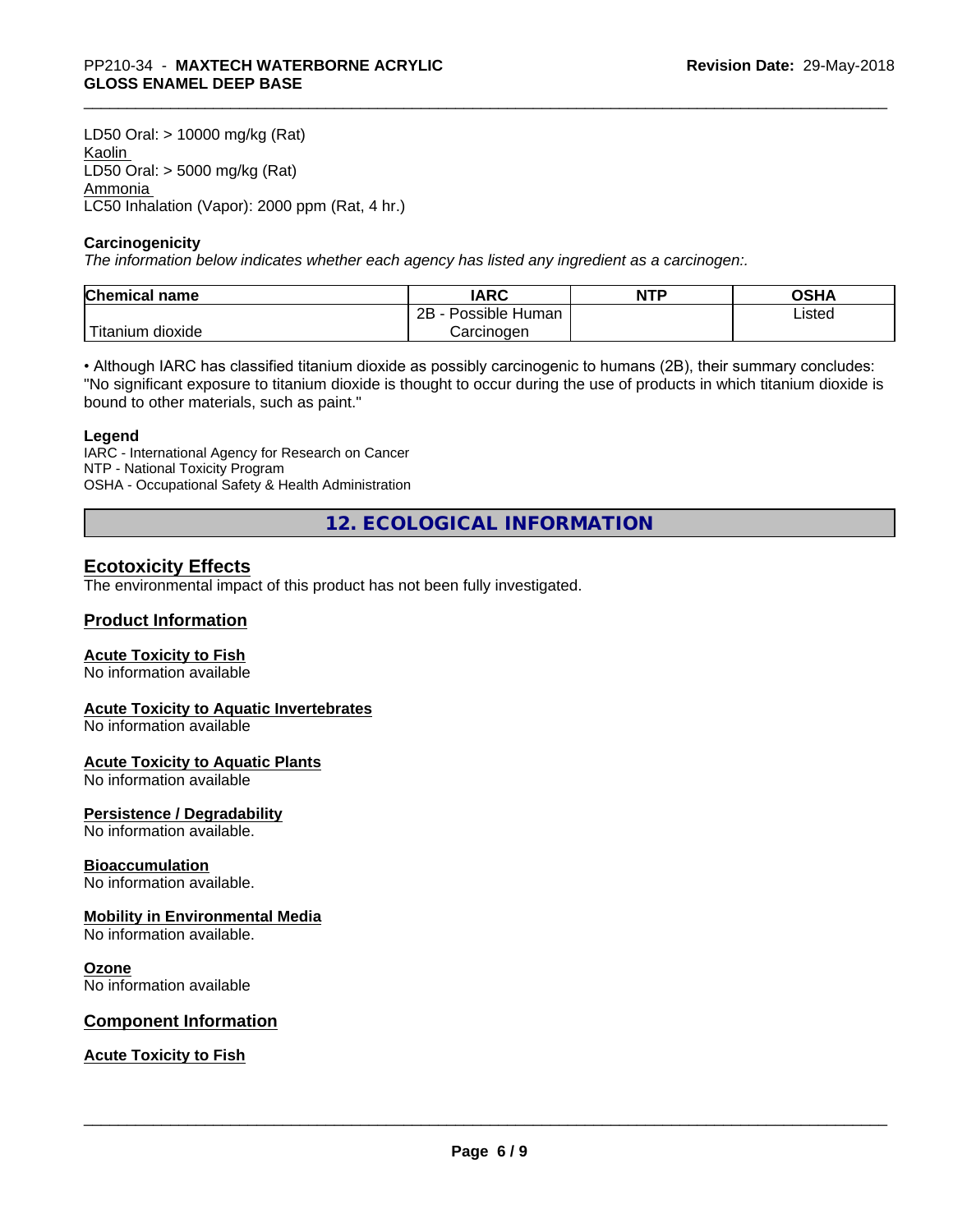#### Titanium dioxide

 $LC50:$  > 1000 mg/L (Fathead Minnow - 96 hr.)

#### **Acute Toxicity to Aquatic Invertebrates**

No information available

#### **Acute Toxicity to Aquatic Plants**

No information available

| 13. DISPOSAL CONSIDERATIONS                                                                                                                                                                                               |
|---------------------------------------------------------------------------------------------------------------------------------------------------------------------------------------------------------------------------|
| Dispose of in accordance with federal, state, and local regulations. Local<br>requirements may vary, consult your sanitation department or state-designated<br>environmental protection agency for more disposal options. |
| 14. TRANSPORT INFORMATION                                                                                                                                                                                                 |
| Not regulated                                                                                                                                                                                                             |
| Not regulated                                                                                                                                                                                                             |
| Not regulated                                                                                                                                                                                                             |
| <b>15. REGULATORY INFORMATION</b>                                                                                                                                                                                         |
|                                                                                                                                                                                                                           |

### **International Inventories**

| <b>TSCA: United States</b> | Yes - All components are listed or exempt. |
|----------------------------|--------------------------------------------|
| <b>DSL: Canada</b>         | Yes - All components are listed or exempt. |

### **Federal Regulations**

#### **SARA 311/312 hazardous categorization**

| Acute health hazard               | No |  |
|-----------------------------------|----|--|
| Chronic Health Hazard             | Nο |  |
| Fire hazard                       | Nο |  |
| Sudden release of pressure hazard | Nο |  |
| Reactive Hazard                   | Nο |  |

#### **SARA 313**

Section 313 of Title III of the Superfund Amendments and Reauthorization Act of 1986 (SARA). This product contains a chemical or chemicals which are subject to the reporting requirements of the Act and Title 40 of the Code of Federal Regulations, Part 372:

| Chemical name                     | CAS No.  | Weight-% | <b>CERCLA/SARA 313</b>     |
|-----------------------------------|----------|----------|----------------------------|
| Diethylene glycol monoethyl ether | 111-90-0 |          | (de minimis concentration) |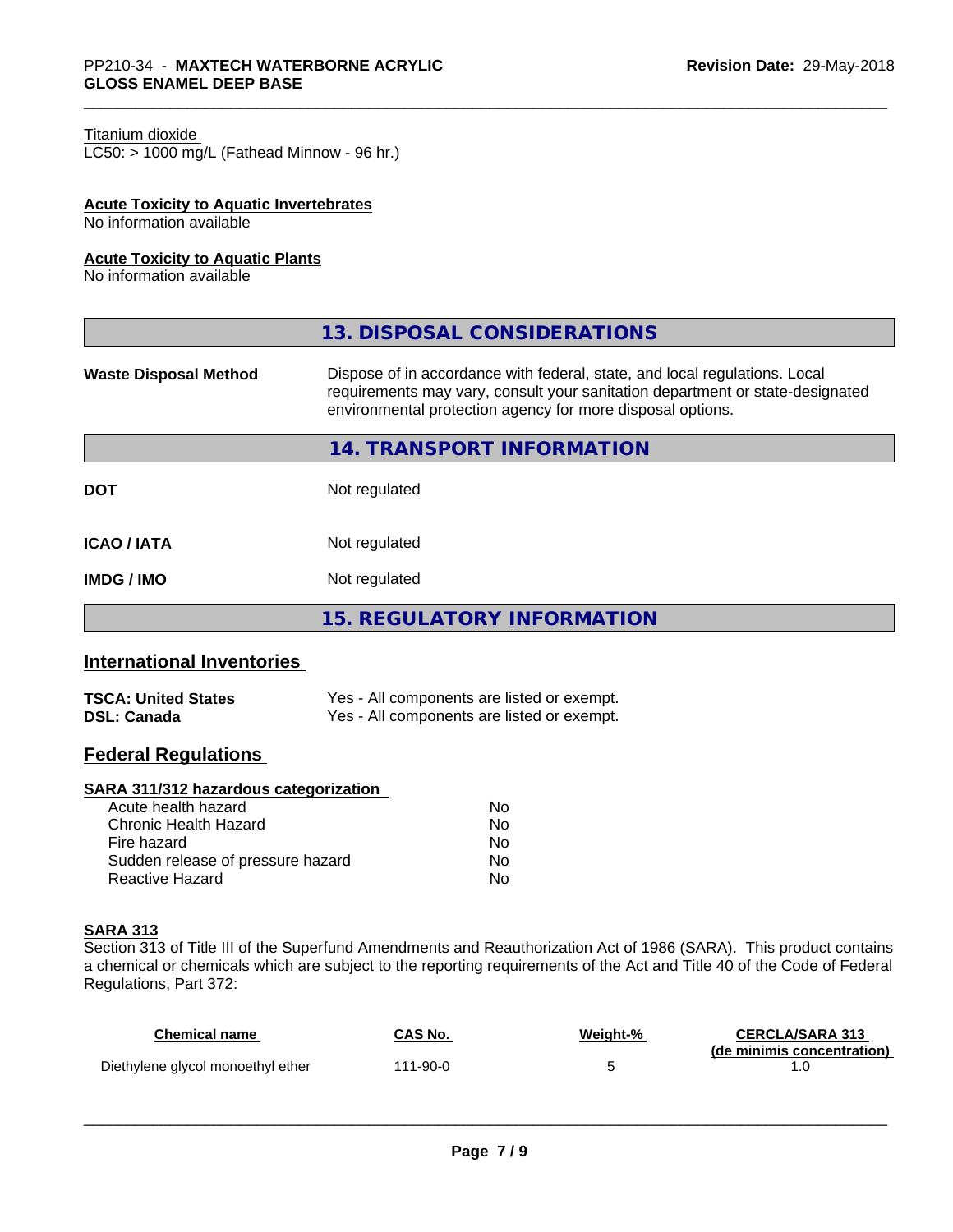#### **Clean Air Act,Section 112 Hazardous Air Pollutants (HAPs) (see 40 CFR 61)**

This product contains the following HAPs:

*None*

### **US State Regulations**

#### **California Proposition 65**

**AN** WARNING: Cancer and Reproductive Harm– www.P65warnings.ca.gov

#### **State Right-to-Know**

| <b>Chemical name</b>              | <b>Massachusetts</b> | <b>New Jersey</b> | Pennsylvania |
|-----------------------------------|----------------------|-------------------|--------------|
| Titanium dioxide                  |                      |                   |              |
| Kaolin                            |                      |                   |              |
| Diethylene glycol monoethyl ether |                      |                   |              |

#### **Legend**

X - Listed

### **16. OTHER INFORMATION**

| HMIS | Health: | <b>Flammability: 0</b> | <b>Reactivity: 0 PPE: -</b> |  |
|------|---------|------------------------|-----------------------------|--|
|      |         |                        |                             |  |

### **HMIS Legend**

- 0 Minimal Hazard
- 1 Slight Hazard
- 2 Moderate Hazard
- 3 Serious Hazard
- 4 Severe Hazard
- **Chronic Hazard**
- X Consult your supervisor or S.O.P. for "Special" handling instructions.

*Note: The PPE rating has intentionally been left blank. Choose appropriate PPE that will protect employees from the hazards the material will present under the actual normal conditions of use.*

*Caution: HMISÒ ratings are based on a 0-4 rating scale, with 0 representing minimal hazards or risks, and 4 representing significant hazards or risks. Although HMISÒ ratings are not required on MSDSs under 29 CFR 1910.1200, the preparer, has chosen to provide them. HMISÒ ratings are to be used only in conjunction with a fully implemented HMISÒ program by workers who have received appropriate HMISÒ training. HMISÒ is a registered trade and service mark of the NPCA. HMISÒ materials may be purchased exclusively from J. J. Keller (800) 327-6868.*

 **WARNING!** If you scrape, sand, or remove old paint, you may release lead dust. LEAD IS TOXIC. EXPOSURE TO LEAD DUST CAN CAUSE SERIOUS ILLNESS, SUCH AS BRAIN DAMAGE, ESPECIALLY IN CHILDREN. PREGNANT WOMEN SHOULD ALSO AVOID EXPOSURE.Wear a NIOSH approved respirator to control lead exposure. Clean up carefully with a HEPA vacuum and a wet mop. Before you start, find out how to protect yourself and your family by contacting the National Lead Information Hotline at 1-800-424-LEAD or log on to www.epa.gov/lead.

**Prepared By** Product Stewardship Department